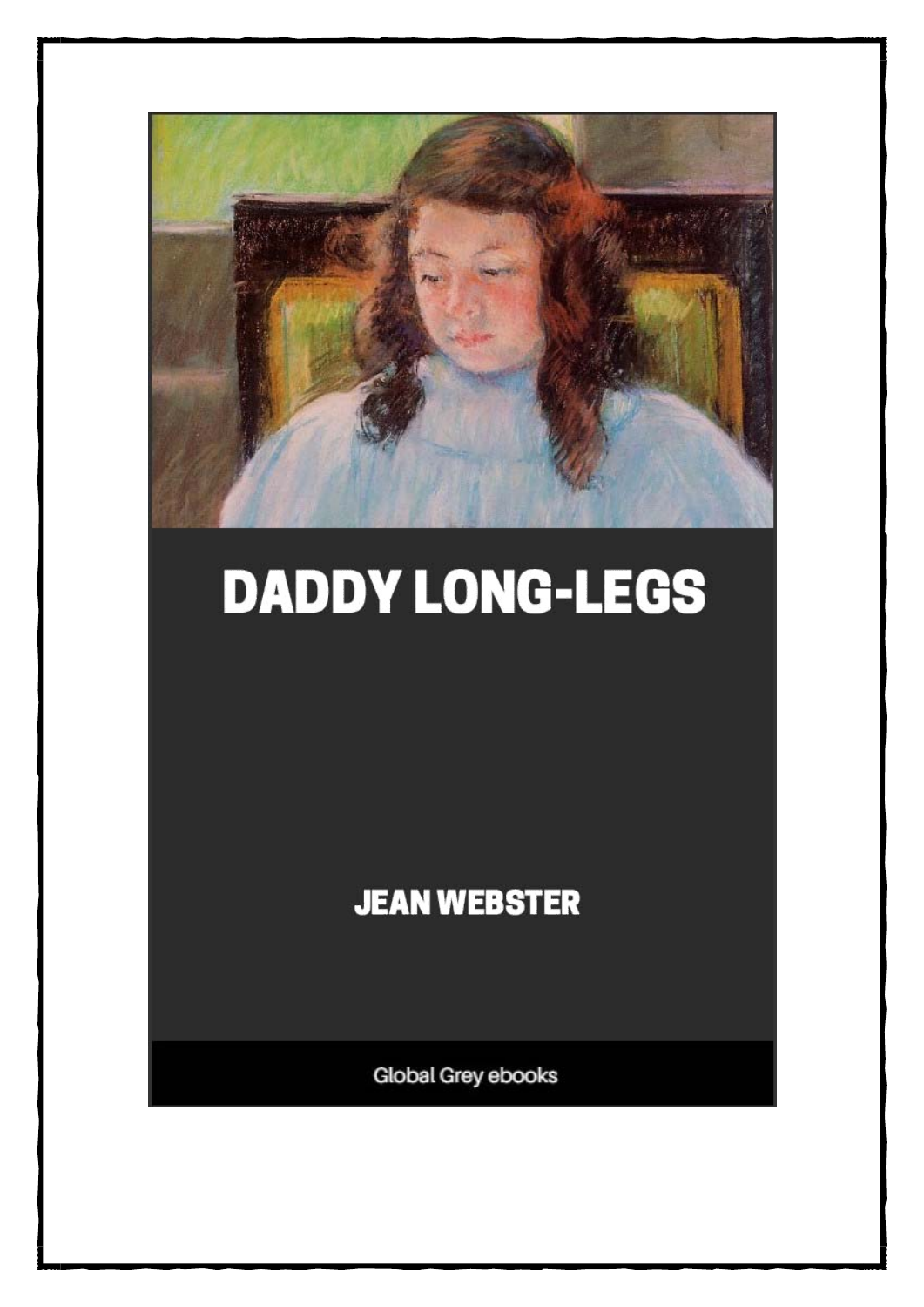## **DADDY-LONG-LEGS**

## **BY JEAN WEBSTER**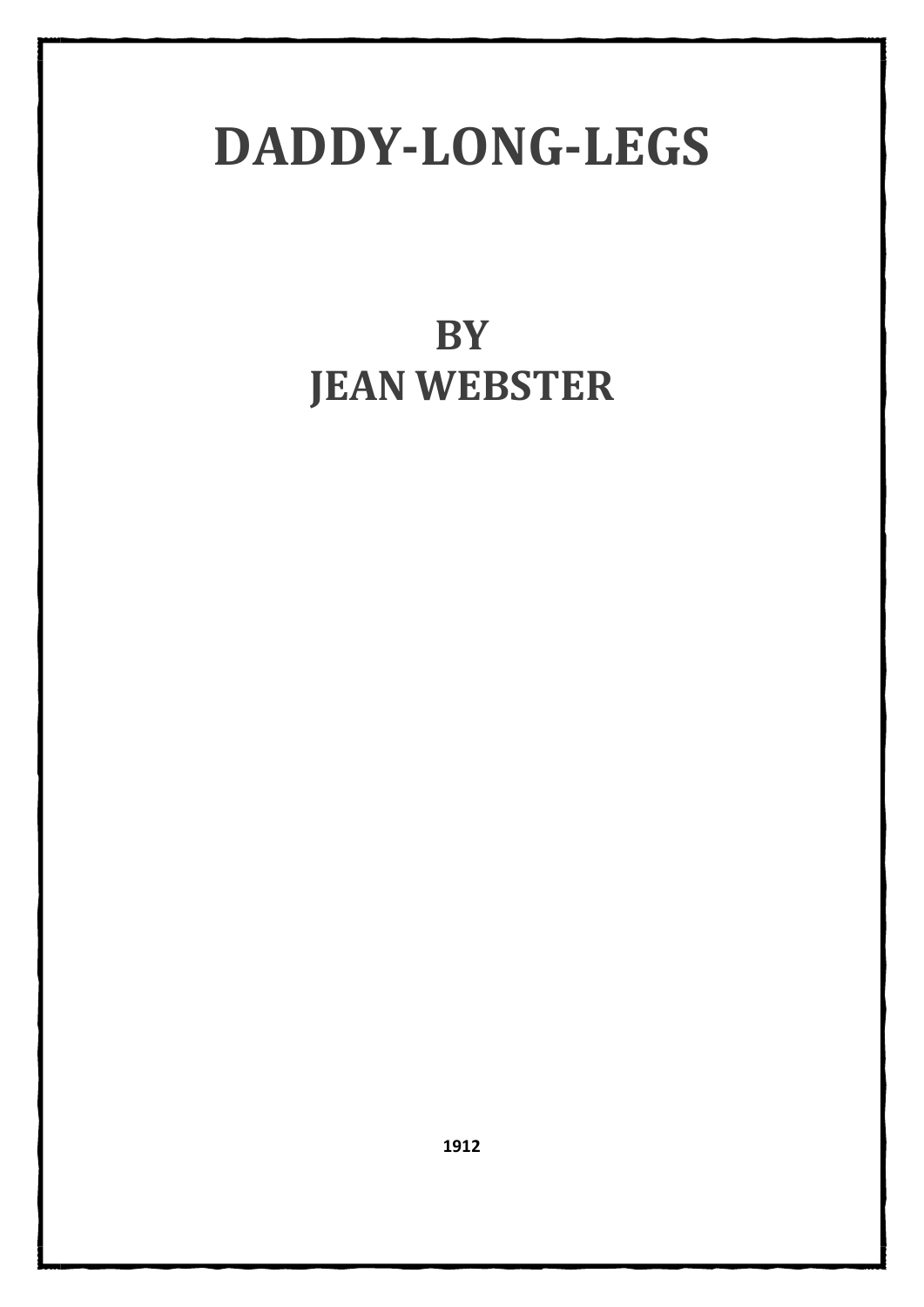Daddy-Long-Legs by Jean Webster.

This edition was created and published by Global Grey

©GlobalGrey 2018



**[globalgreyebooks.com](https://www.globalgreyebooks.com/)**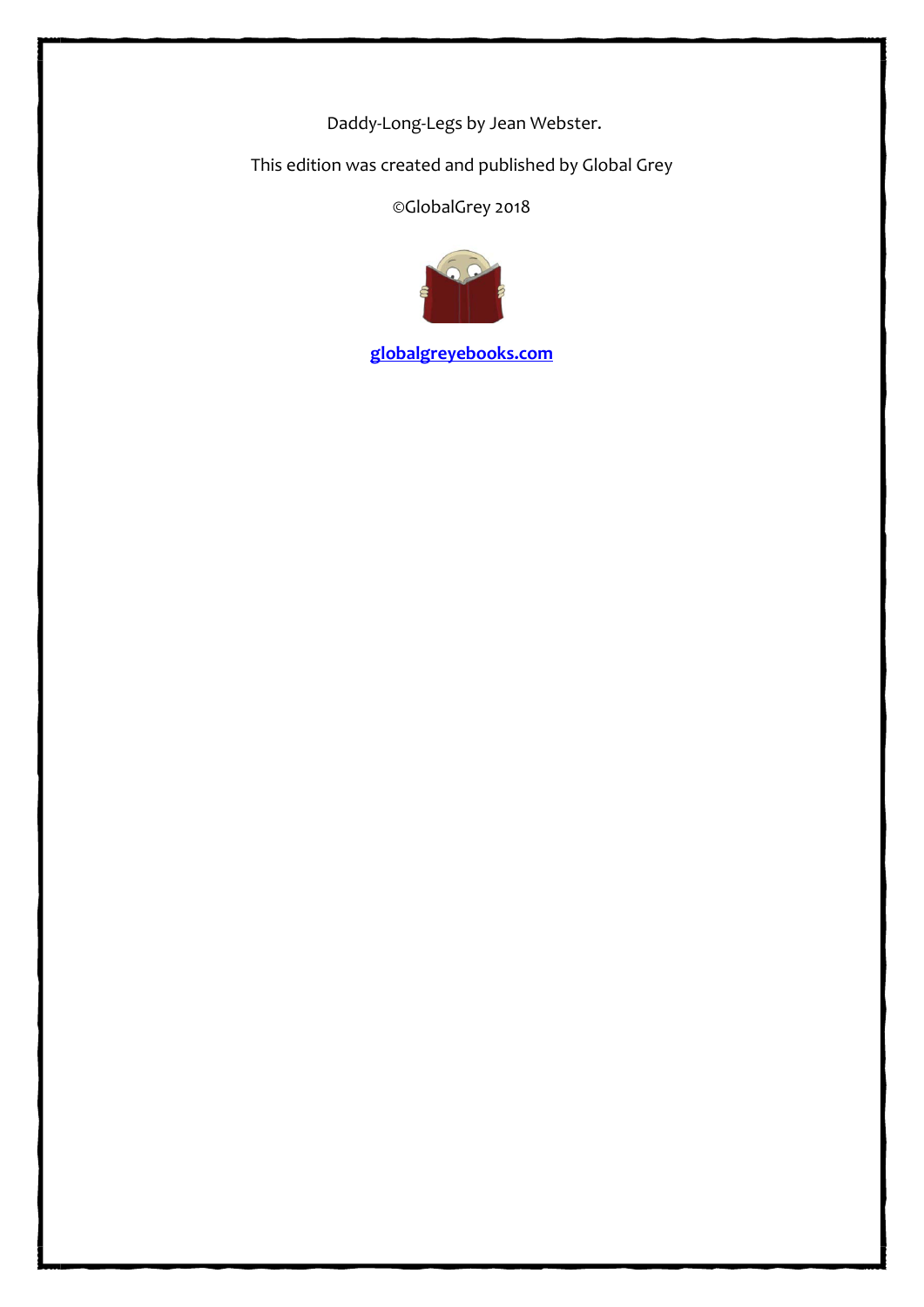#### **CONTENTS**

[Blue Wednesday](#page-7-0)

[215 Fergussen Hall 24th September](#page-14-0)

[To Mr. Daddy-Long-Legs Smith, 1st October](#page-16-0)

[10th October](#page-18-0)

**[Wednesday](#page-20-0)** 

[Friday](#page-21-0)

[Saturday Morning](#page-23-0)

**[Sunday](#page-24-0)** 

[25th October](#page-25-0)

[15th November](#page-26-0)

[19th December](#page-28-0)

**[Saturday](#page-30-0)** 

**[Sunday](#page-31-0)** 

Towards The End [Of The Christmas Vacation. Exact Date Unknown](#page-32-0)

[On The Eve](#page-36-0)

**[Sunday](#page-37-0)** 

[Dear Daddy-Long-Legs,](#page-39-0)

[The Ides Of March](#page-40-0)

[26th March](#page-41-0)

[2nd April](#page-42-0)

[The Infirmary, 4th April](#page-43-0)

[8th Hour, Monday](#page-44-0)

[After Chapel, Thursday](#page-45-0)

[Friday, 9.30 P.M.](#page-46-0)

[27th May](#page-48-0)

[30th May](#page-49-0)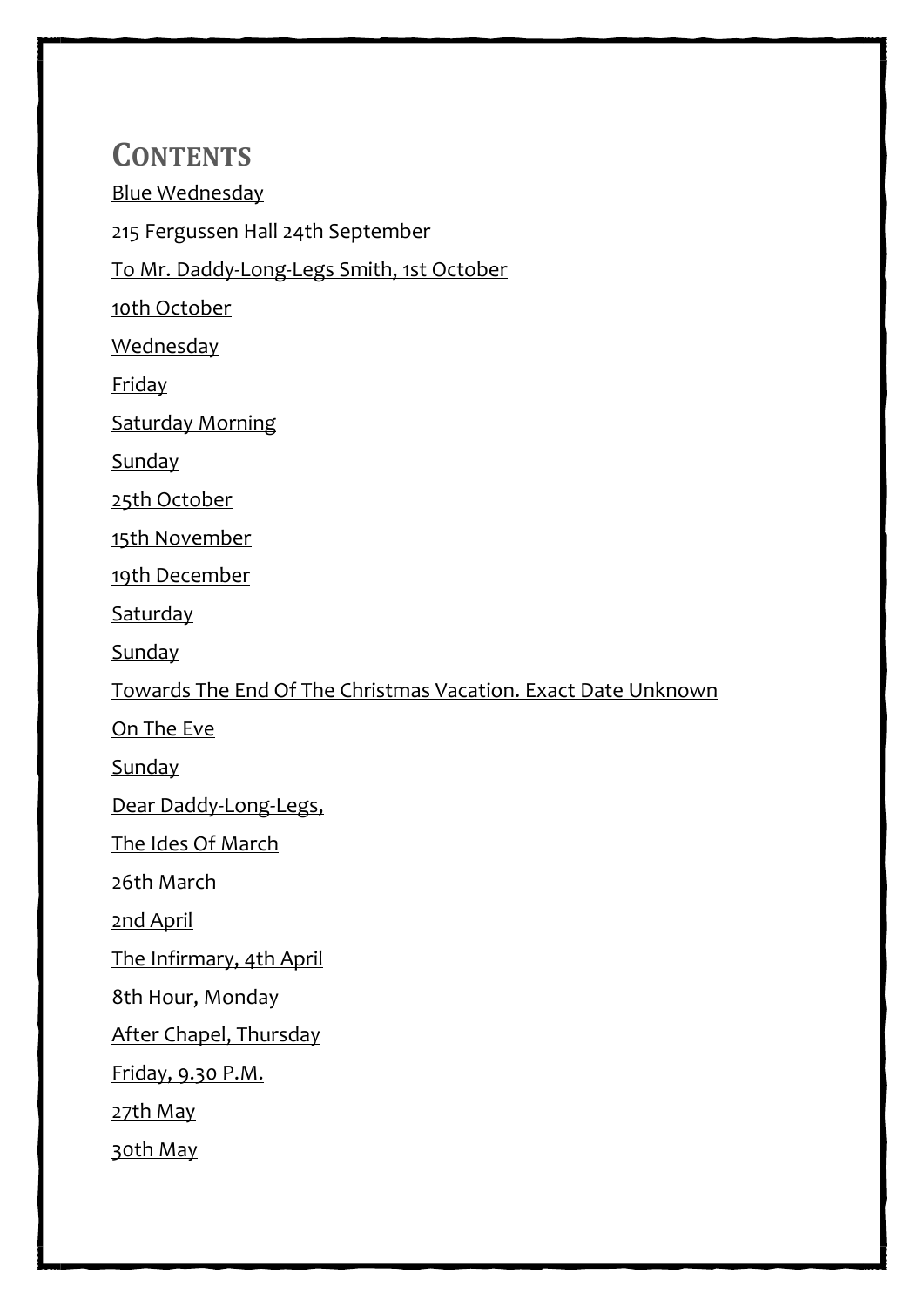[9th June](#page-53-0)

[Lock Willow Farm,Saturday Night](#page-54-0)

[Lock Willow,12th July](#page-56-0)

**[Sunday](#page-58-0)** 

[15th September](#page-61-0)

[Dear Daddy-Long-Legs,](#page-62-0)

[17th October](#page-64-0)

[12th November](#page-66-0)

**[Saturday](#page-67-0)** 

[Dear Daddy-Long-Legs,](#page-68-0)

[6.30, Saturday](#page-70-0)

[20th Jan.](#page-72-0)

[4th February](#page-74-0)

[5th March](#page-76-0)

[24th March, Maybe The 25th](#page-79-0)

[7th April](#page-81-0)

[10th April](#page-84-0)

[11th April](#page-85-0)

[4th May](#page-87-0)

[Mr. Daddy-Long-Legs Smith,](#page-91-0)

[2nd June](#page-93-0)

[5th June](#page-94-0)

[9th June](#page-96-0)

[Lock Willow Farm, 3rd August](#page-97-0)

[10th August](#page-99-0)

[Friday](#page-102-0)

**[Saturday](#page-103-0)** 

[25th August](#page-105-0)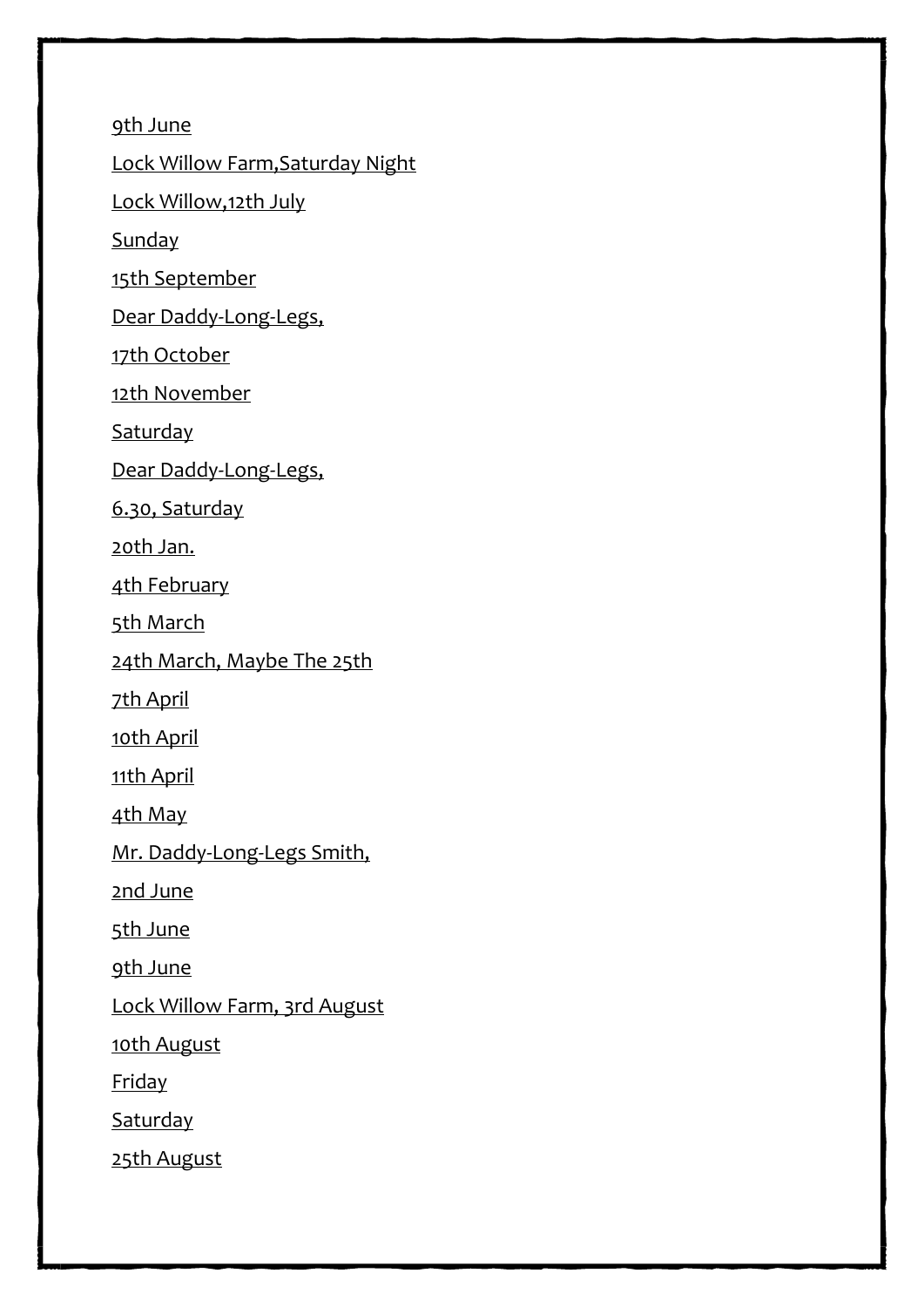**[Wednesday](#page-107-0)** 

**[Saturday](#page-108-0)** 

[Ship Ahoy, Cap'n Long-Legs!](#page-110-0)

[10th September](#page-111-0)

[Thursday](#page-112-0)

[26th September](#page-113-0)

[30th September](#page-115-0)

[9th November](#page-117-0)

[7th December](#page-119-0)

[20th December](#page-122-0)

[11th January](#page-123-0)

[Dear Comrade,](#page-126-0)

[Monday, 3rd Hour](#page-127-0)

[5th March](#page-128-0)

[24th April](#page-130-0)

**[Saturday](#page-131-0)** 

[15th May](#page-132-0)

[4th June](#page-134-0)

[10th June](#page-136-0)

[Magnolia, Four Days Later](#page-137-0)

[19th August](#page-139-0)

[Camp Mcbride, 6th September](#page-141-0)

[3rd October](#page-142-0)

[17th November](#page-144-0)

[14th December](#page-146-0)

[26th December](#page-148-0)

[9th January](#page-149-0)

[Next Morning](#page-151-0)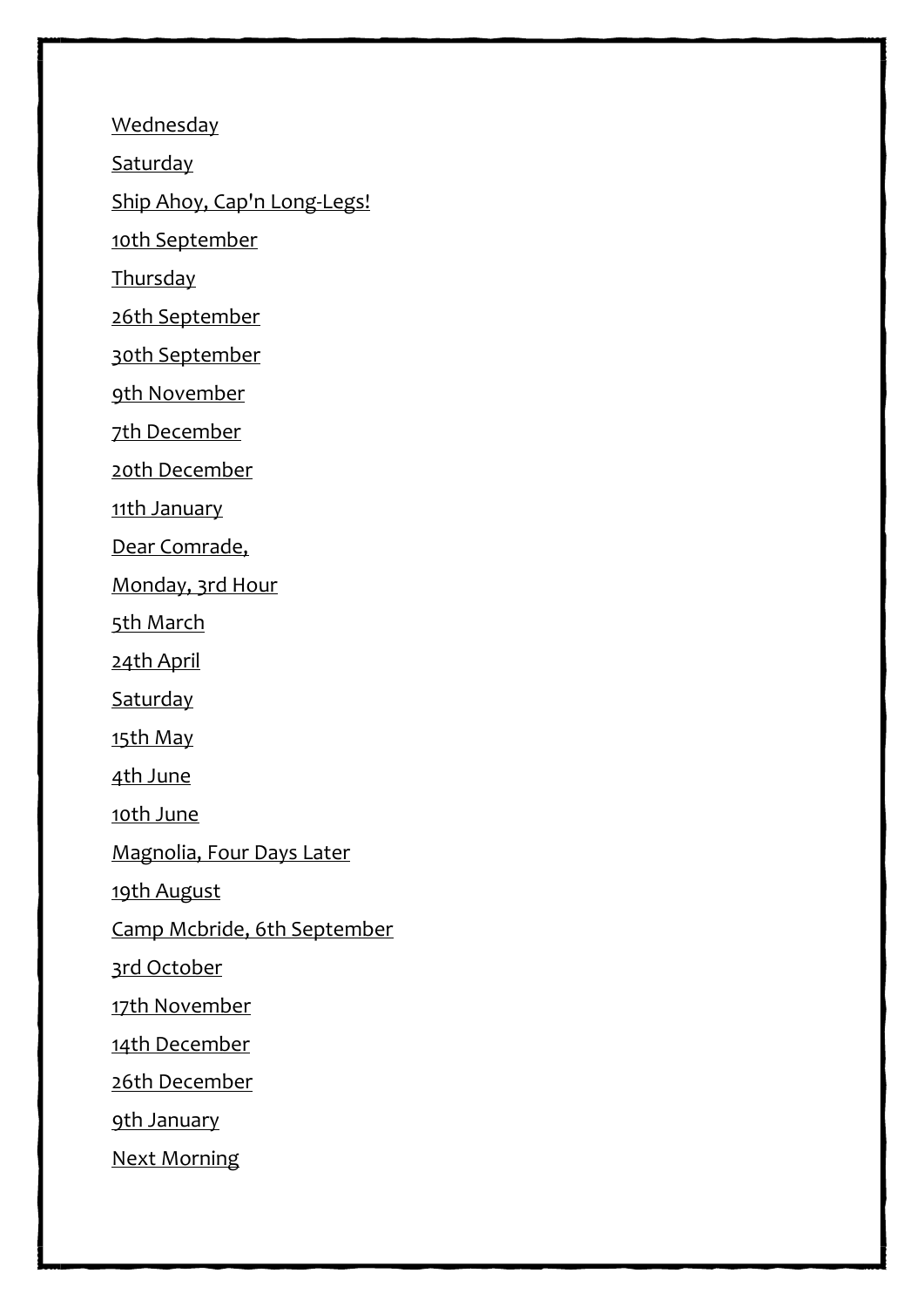[12th Jan.](#page-152-0)

[15th Feb.](#page-153-0)

[Sunday](#page-155-0)

[March Fifth](#page-156-0)

[Lock Willow, 4th April](#page-158-0)

[17th May](#page-160-0)

[Lock Willow, 19th June](#page-161-0)

[24th July](#page-162-0)

[27th August](#page-164-0)

[Lock Willow, 19th September](#page-166-0)

[Lock Willow, 3rd October](#page-167-0)

[6th October](#page-170-0)

[Thursday Morning](#page-171-0)